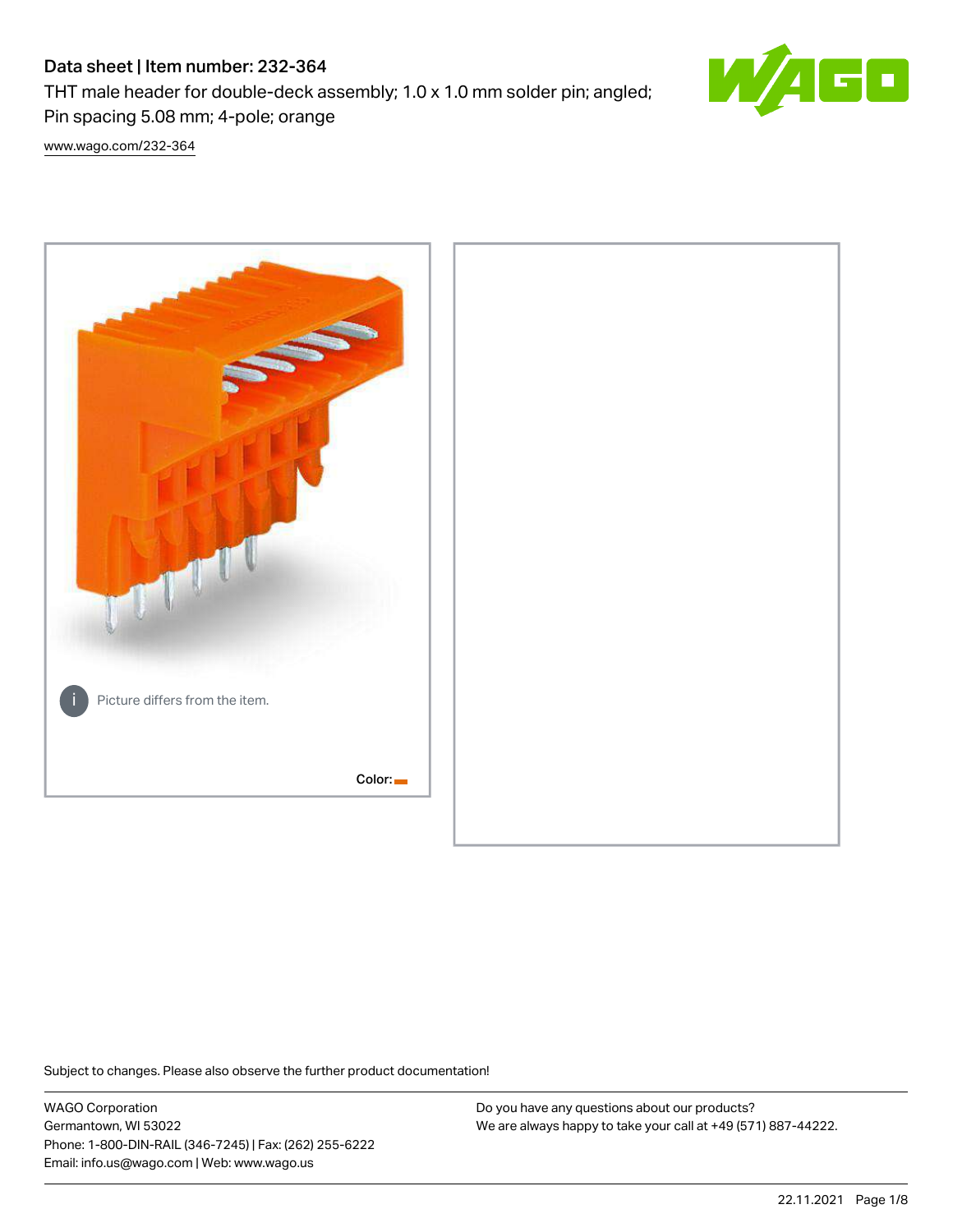W/160

Dimensions in mm

Length = (pole no.  $-1$ ) x pin spacing + 8.2 mm

The solder pins of the "lower" male headers are in line.

The solder pins of the "lower" female headers are staggered by half a pin spacing.

#### Item description

- $\blacksquare$ Male headers for double-deck assembly provide high-density wiring for wire-to-board connections
- $\blacksquare$ Horizontal PCB mounting
- $\blacksquare$ Double-deck design allows male or female headers with angled solder pins to be placed on the lower deck
- $\blacksquare$ Coding option available

Subject to changes. Please also observe the further product documentation!

WAGO Corporation Germantown, WI 53022 Phone: 1-800-DIN-RAIL (346-7245) | Fax: (262) 255-6222 Email: info.us@wago.com | Web: www.wago.us

Do you have any questions about our products? We are always happy to take your call at +49 (571) 887-44222.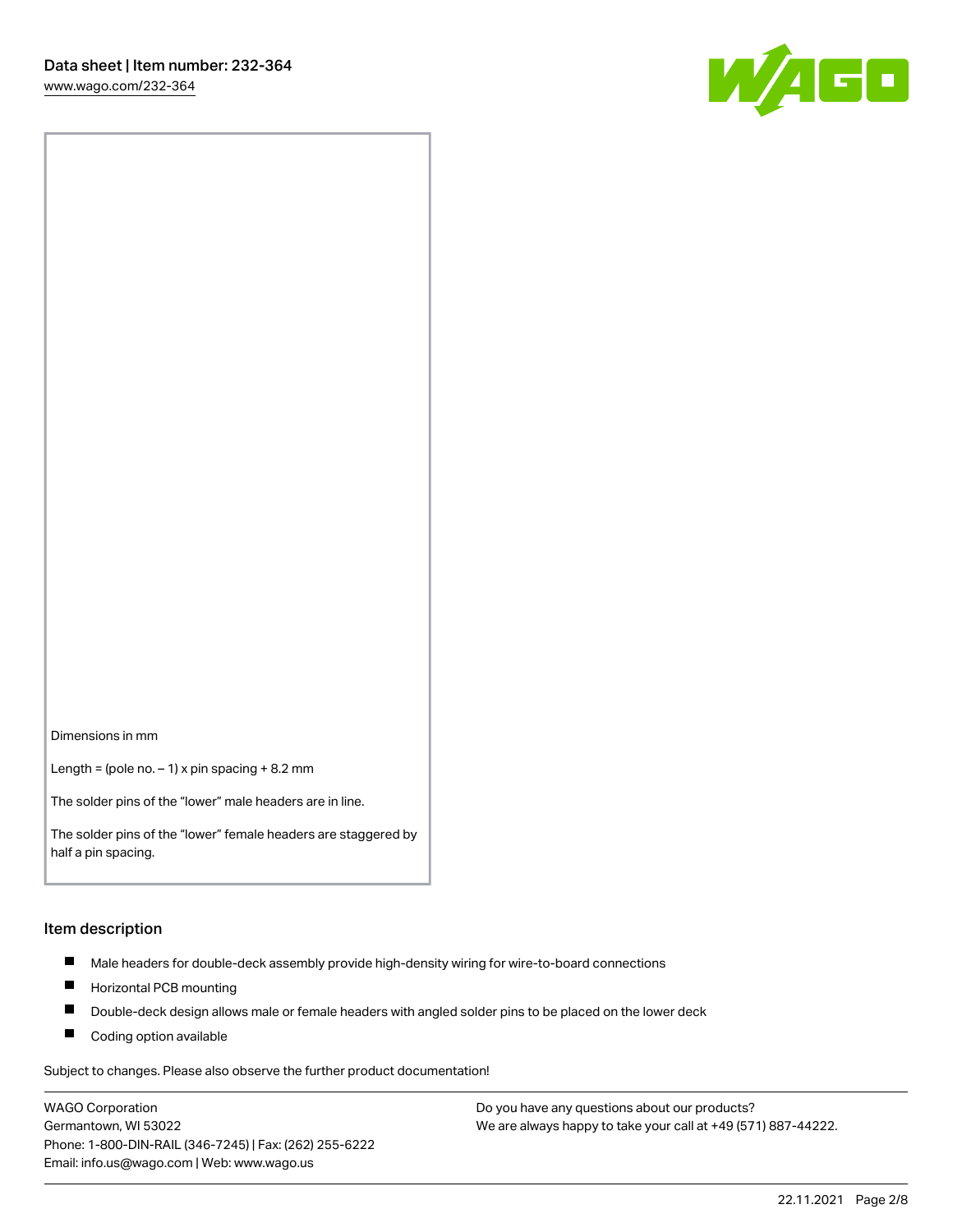

## Data Notes

| Safety information 1 | The MCS-MULTI CONNECTION SYSTEM includes connectors<br>without breaking capacity in accordance with DIN EN 61984. When<br>used as intended, these connectors must not be connected<br>/disconnected when live or under load. The circuit design should<br>ensure header pins, which can be touched, are not live when<br>unmated. |
|----------------------|-----------------------------------------------------------------------------------------------------------------------------------------------------------------------------------------------------------------------------------------------------------------------------------------------------------------------------------|
| Variants:            | Other pole numbers<br>Gold-plated or partially gold-plated contact surfaces<br>Other versions (or variants) can be requested from WAGO Sales or<br>configured at https://configurator.wago.com/                                                                                                                                   |

## Electrical data

## IEC Approvals

| Ratings per                 | IEC/EN 60664-1                                                        |
|-----------------------------|-----------------------------------------------------------------------|
| Rated voltage (III / 3)     | 320 V                                                                 |
| Rated surge voltage (III/3) | 4 <sub>k</sub> V                                                      |
| Rated voltage (III/2)       | 320 V                                                                 |
| Rated surge voltage (III/2) | 4 <sub>k</sub> V                                                      |
| Nominal voltage (II/2)      | 630 V                                                                 |
| Rated surge voltage (II/2)  | 4 <sub>k</sub> V                                                      |
| Rated current               | 12A                                                                   |
| Legend (ratings)            | $(III / 2)$ $\triangle$ Overvoltage category III / Pollution degree 2 |

# UL Approvals

| Approvals per                  | UL 1059 |
|--------------------------------|---------|
| Rated voltage UL (Use Group B) | 300 V   |
| Rated current UL (Use Group B) | 10 A    |
| Rated voltage UL (Use Group D) | 300 V   |
| Rated current UL (Use Group D) | 10 A    |

# Ratings per UL

| Rated voltage UL 1977 | 600 V          |
|-----------------------|----------------|
| Rated current UL 1977 | 1 O A<br>, U H |

Subject to changes. Please also observe the further product documentation!

| <b>WAGO Corporation</b>                                | Do you have any questions about our products?                 |
|--------------------------------------------------------|---------------------------------------------------------------|
| Germantown, WI 53022                                   | We are always happy to take your call at +49 (571) 887-44222. |
| Phone: 1-800-DIN-RAIL (346-7245)   Fax: (262) 255-6222 |                                                               |
| Email: info.us@wago.com   Web: www.wago.us             |                                                               |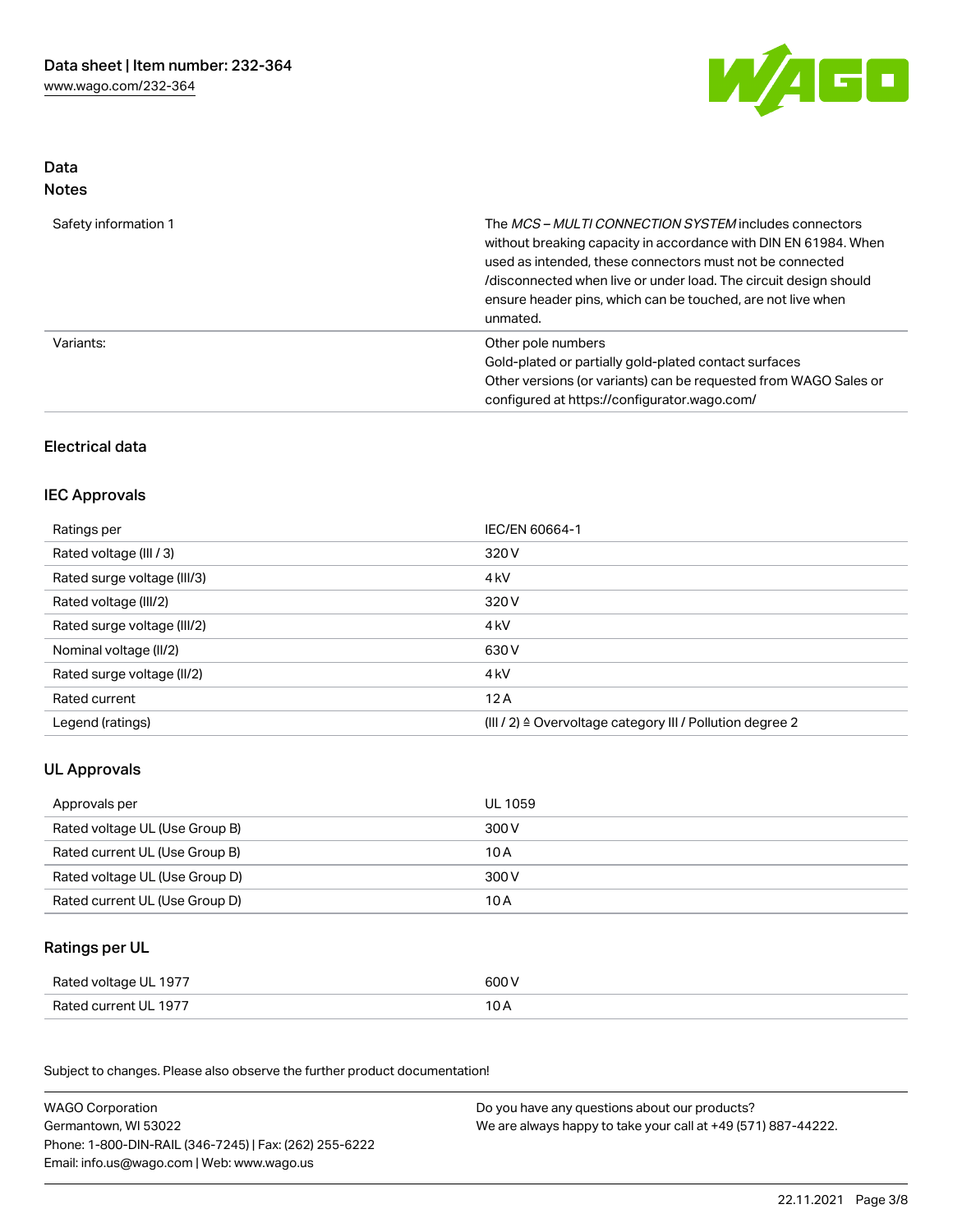# Data sheet | Item number: 232-364

[www.wago.com/232-364](http://www.wago.com/232-364)



## CSA Approvals

| Approvals per                   | CSA   |
|---------------------------------|-------|
| Rated voltage CSA (Use Group B) | 300 V |
| Rated current CSA (Use Group B) | 10 A  |
| Rated voltage CSA (Use Group D) | 300 V |
| Rated current CSA (Use Group D) | 10 A  |

## Connection data

| Total number of potentials |  |
|----------------------------|--|
| Number of connection types |  |
| Number of levels           |  |

#### Connection 1

| Number of poles |  |
|-----------------|--|
|-----------------|--|

# Physical data

| Pin spacing                          | 5.08 mm / 0.2 inch    |
|--------------------------------------|-----------------------|
| Width                                | 23.52 mm / 0.926 inch |
| Height                               | 31 mm / 1.22 inch     |
| Height from the surface              | 26 mm / 1.024 inch    |
| Depth                                | 17 mm / 0.669 inch    |
| Solder pin length                    | $5 \text{ mm}$        |
| Solder pin dimensions                | $1 \times 1$ mm       |
| Drilled hole diameter with tolerance | $1.4$ $(+0.1)$ mm     |

## Plug-in connection

| Contact type (pluggable connector) | Male header |
|------------------------------------|-------------|
| Connector (connection type)        | for PCB     |
| Mismating protection               | No          |
| Mating direction to the PCB        | 0°          |
| Locking of plug-in connection      | Without     |

## PCB contact

| PCB Contact            |                                          |
|------------------------|------------------------------------------|
| Solder pin arrangement | over the entire male connector (in-line) |

Subject to changes. Please also observe the further product documentation!

| <b>WAGO Corporation</b>                                | Do you have any questions about our products?                 |
|--------------------------------------------------------|---------------------------------------------------------------|
| Germantown, WI 53022                                   | We are always happy to take your call at +49 (571) 887-44222. |
| Phone: 1-800-DIN-RAIL (346-7245)   Fax: (262) 255-6222 |                                                               |
| Email: info.us@wago.com   Web: www.wago.us             |                                                               |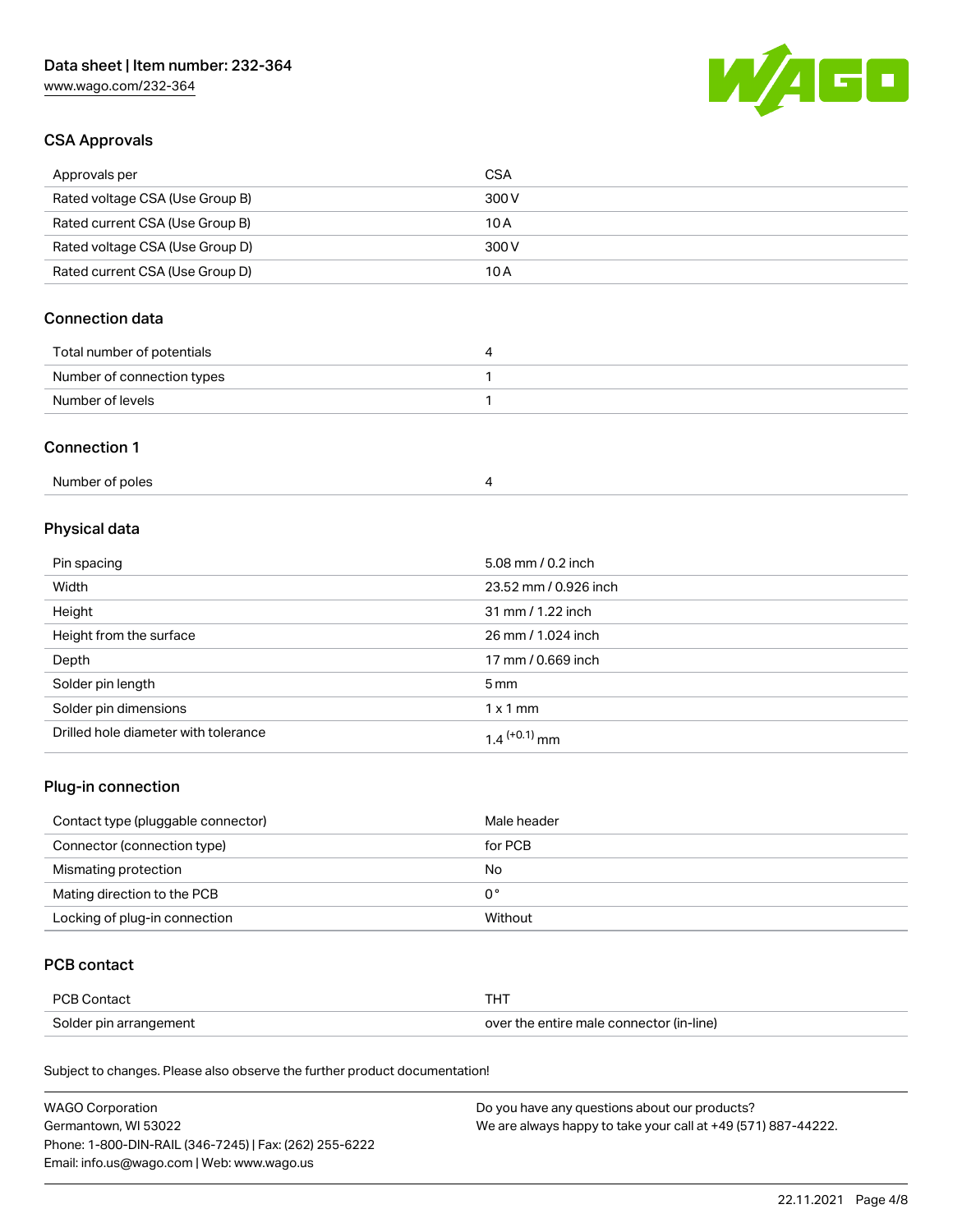Number of solder pins per potential 1



#### Material data

| Color                       | orange                                 |
|-----------------------------|----------------------------------------|
| Material group              |                                        |
| Insulation material         | Polyamide (PA66)                       |
| Flammability class per UL94 | V <sub>0</sub>                         |
| Contact material            | Electrolytic copper (E <sub>Cu</sub> ) |
| Contact plating             | tin-plated                             |
| Fire load                   | 0.099 MJ                               |
| Weight                      | 4.7 g                                  |

#### Environmental requirements

Limit temperature range  $-60... +100$  °C

#### Commercial data

| Product Group         | 3 (Multi Conn. System) |
|-----------------------|------------------------|
| PU (SPU)              | 100 Stück              |
| Packaging type        | box                    |
| Country of origin     | PL                     |
| <b>GTIN</b>           | 4044918685559          |
| Customs tariff number | 8536694040             |

## Approvals / Certificates

#### Country specific Approvals

| Logo                | Approval                                     | <b>Additional Approval Text</b> | Certificate<br>name |
|---------------------|----------------------------------------------|---------------------------------|---------------------|
|                     | CВ<br>DEKRA Certification B.V.               | IEC 61984                       | NL-39756            |
| <b>VEMA</b><br>NEUR | <b>KEMA/KEUR</b><br>DEKRA Certification B.V. | EN 61984                        | 2190761.01          |

#### Ship Approvals

|      | <b>ABS</b> | -                               | 19-         |
|------|------------|---------------------------------|-------------|
| Logo | Approval   | <b>Additional Approval Text</b> | name        |
|      |            |                                 | ertificate. |

Subject to changes. Please also observe the further product documentation!

| WAGO Corporation                                       | Do you have any questions about our products?                 |
|--------------------------------------------------------|---------------------------------------------------------------|
| Germantown, WI 53022                                   | We are always happy to take your call at +49 (571) 887-44222. |
| Phone: 1-800-DIN-RAIL (346-7245)   Fax: (262) 255-6222 |                                                               |
| Email: info.us@wago.com   Web: www.wago.us             |                                                               |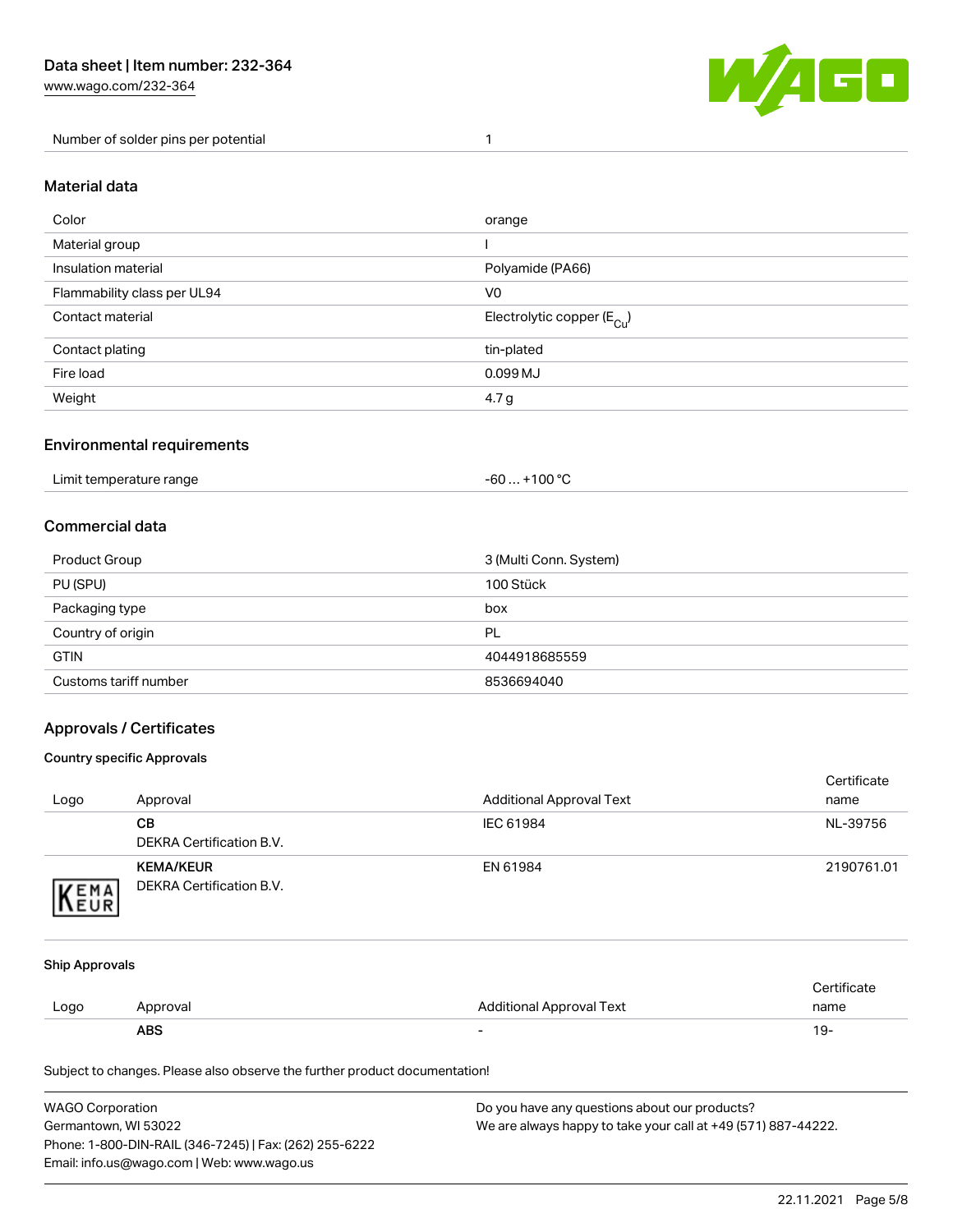

American Bureau of Shipping HG15869876-



|                        |                                        |                          | <b>PDA</b>    |
|------------------------|----------------------------------------|--------------------------|---------------|
|                        | DNV GL                                 | $\overline{\phantom{0}}$ | TAE000016Z    |
|                        | Det Norske Veritas, Germanischer Lloyd |                          |               |
|                        | LR                                     | IEC 61984                | 96/20035 (E5) |
| <u>R</u><br>THE APROVA | Lloyds Register                        |                          |               |
| UL-Approvals           |                                        |                          |               |

|      |                                             |                                 | Certificate |
|------|---------------------------------------------|---------------------------------|-------------|
| Logo | Approval                                    | <b>Additional Approval Text</b> | name        |
| Р.   | UL<br>UL International Germany GmbH         | <b>UL 1977</b>                  | E45171      |
| p    | <b>UR</b><br>Underwriters Laboratories Inc. | <b>UL 1059</b>                  | E45172      |

## **Counterpart**

Item no.231-304/026-000 Female plug; 4-pole; 12 AWG max; pin spacing 5.08 mm; 1 conductor per pole; orange [www.wago.com/231-304/026-000](https://www.wago.com/231-304/026-000)

#### Optional accessories

| Coding<br>Coding |                                                                                                                                  |                      |
|------------------|----------------------------------------------------------------------------------------------------------------------------------|----------------------|
| Sept 1979        | Item no.: 231-160                                                                                                                | www.wago.com/231-160 |
|                  | Coding pin; for coding lower male headers; push-in type; light gray<br>Item no.: 231-129<br>Coding key; snap-on type; light gray | www.wago.com/231-129 |

# Downloads Documentation

#### Additional Information

Subject to changes. Please also observe the further product documentation!

WAGO Corporation Germantown, WI 53022 Phone: 1-800-DIN-RAIL (346-7245) | Fax: (262) 255-6222 Email: info.us@wago.com | Web: www.wago.us Do you have any questions about our products? We are always happy to take your call at +49 (571) 887-44222.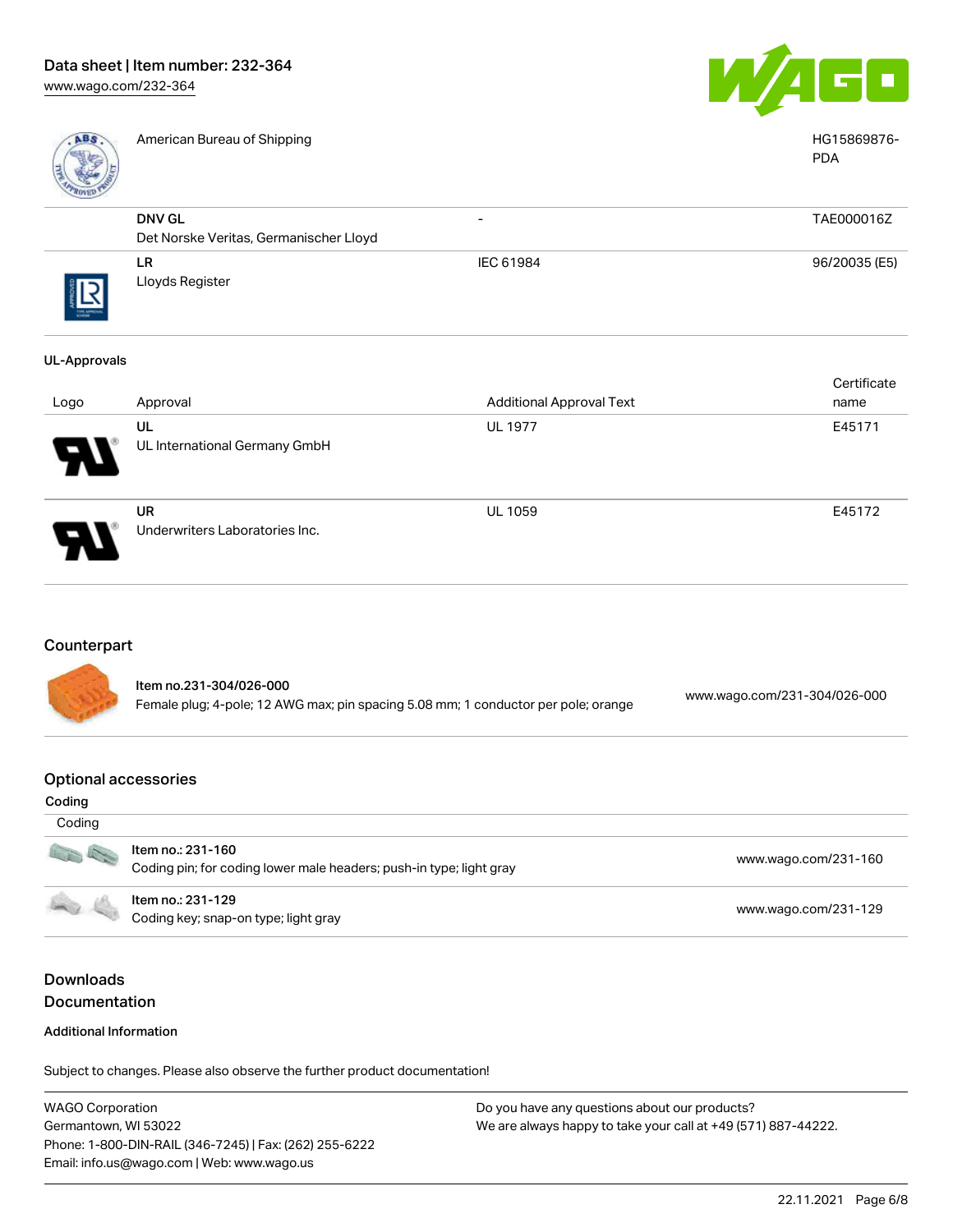

| Technical explanations | 2019 Apr 3 | pdf<br>2.0 MB | Download |
|------------------------|------------|---------------|----------|
|                        |            |               |          |

#### CAD files

| CAD data                  |            |          |
|---------------------------|------------|----------|
| 2D/3D Models 232-364      | <b>URL</b> | Download |
| CAE data                  |            |          |
| EPLAN Data Portal 232-364 | <b>URL</b> | Download |
| ZUKEN Portal 232-364      | <b>URL</b> | Download |
| <b>PCB Design</b>         |            |          |

| Symbol and Footprint 232-364                                                        | URL | Download |
|-------------------------------------------------------------------------------------|-----|----------|
| CAx data for your PCB design, consisting of "schematic symbols and PCB footprints", |     |          |
| allow easy integration of the WAGO component into your development environment.     |     |          |

#### Supported formats:

- $\blacksquare$ Accel EDA 14 & 15
- $\blacksquare$ Altium 6 to current version
- $\blacksquare$ Cadence Allegro
- $\blacksquare$ **DesignSpark**
- $\blacksquare$ Eagle Libraries
- $\blacksquare$ KiCad
- $\blacksquare$ Mentor Graphics BoardStation
- $\blacksquare$ Mentor Graphics Design Architect
- $\blacksquare$ Mentor Graphics Design Expedition 99 and 2000
- $\blacksquare$ OrCAD 9.X PCB and Capture
- П PADS PowerPCB 3, 3.5, 4.X, and 5.X
- П PADS PowerPCB and PowerLogic 3.0
- $\blacksquare$ PCAD 2000, 2001, 2002, 2004, and 2006
- $\blacksquare$ Pulsonix 8.5 or newer
- $\blacksquare$ STL
- $\blacksquare$ 3D STEP
- $\blacksquare$ TARGET 3001!
- $\blacksquare$ View Logic ViewDraw

Subject to changes. Please also observe the further product documentation!

WAGO Corporation Germantown, WI 53022 Phone: 1-800-DIN-RAIL (346-7245) | Fax: (262) 255-6222 Email: info.us@wago.com | Web: www.wago.us

Do you have any questions about our products? We are always happy to take your call at +49 (571) 887-44222.